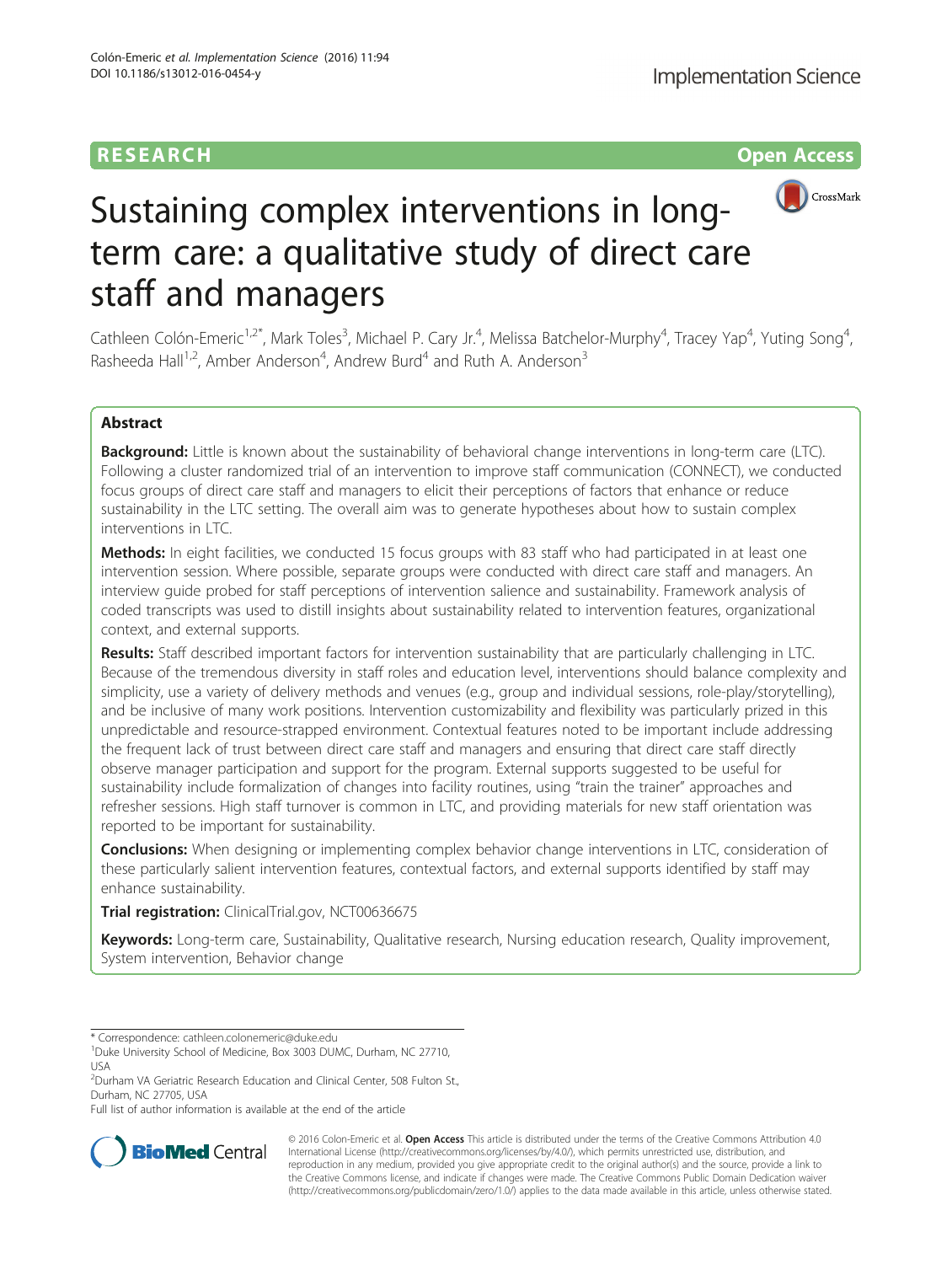## Background

As complex interventions are tested and adopted within long-term care (LTC), researchers and practitioners must carefully consider the issue of sustainability once the initial intervention or training phase is complete. Sustainability has been defined as the continued use of program components and activities for the continued achievement of desirable program and population outcomes [\[1](#page-8-0)]. Sometimes referred to as "routinization" or "institutionalization," the concept of sustainability incorporates continued benefits, activities, and capacity of the organization to use the intervention effectively [\[2](#page-8-0)]. However, the sustainability of complex, evidence-based programs within organizations is challenging [[3, 4](#page-8-0)], with self-reported continuation often less than 50 % [[5\]](#page-8-0). Not surprisingly, a majority (65 %) of implementation science frameworks include sustainability as a key step [\[6](#page-8-0)].

While sustainability is a critical consideration for complex interventions, very little literature is available to guide those wishing to promote it. A 2012 systematic review found only 125 articles pertaining to intervention sustainability in healthcare, with none in the LTC setting [[2\]](#page-8-0). We identified only one subsequent article pertaining to the sustainability of complex interventions in LTC; in this study following an 18-month intervention to improve the quality of palliative care in nursing homes in Scotland, a lower level of external support from a nurse specialist (less than half of the intervention level) resulted in maintenance of quality gains in most outcomes. However, outcomes declined substantially in facilities experiencing leadership turnover during the sustainability phase [[7\]](#page-8-0). In the US LTC market, where resources to provide dedicated program staff are scarce and leadership turnover rates can exceed 100 % per year [[2\]](#page-8-0), additional data to guide sustainability planning is urgently needed.

We previously reported results from a randomized pilot study showing that an educational intervention, CONNECT, improved measures of staff communication and quality of care, with a trend to decreased facility fall rates [\[8](#page-8-0)]. As part of an ongoing randomized controlled trial of CONNECT in a larger sample of facilities, we conducted focus groups of direct care staff (nurse aides, dietary aides, social workers, activity staff, housekeepers, and nurses engaged in daily resident care) and managers (administrators, department managers, staff in education, or supervisory roles) to elicit their views on intervention sustainability. Although the effectiveness of this particular intervention is still under evaluation and consideration of sustainability therefore premature, these focus groups were an opportunity to identify barriers and facilitators to sustaining complex interventions more generally that may inform other LTC researchers and practitioners. Therefore, our goals for this analysis were (1) to obtain staff perceptions of intervention features that optimize or diminish sustainability of a complex intervention and (2) to identify processes, tools, and materials that promote continuation of behavior change interventions such as CONNECT in LTC facilities.

## Methods

The design of the parent study has been described previously [[8, 9\]](#page-8-0). Briefly, the overall study tests a multicomponent staff education intervention based on complexity science (CONNECT) to promote new connections, information flow, and shared problem-solving about clinical issues among staff in LTC. Staff working in all capacities participated (e.g., dietary aides, nurse aides, housekeepers, nurses, rehabilitation staff, social workers, activity staff, department managers, and administrators). Facilities ( $n = 16$ ) were randomized to receive either CONNECT for 3 months followed by the Falls Management Program [\[10](#page-8-0)] (Agency for Healthcare Quality Research's quality improvement program) for 3 months or the Falls Management Program alone. The primary outcome is adjusted facility fall rate, with results expected in late 2016.

The CONNECT intervention included multiple components. During two group sessions, staff were introduced to the concept of local interaction strategies (LIS), which are ways of interacting with co-workers, and practiced using them to promote connection, information flow, and problem-solving. The intervention was delivered by trained Bachelors- and Masters-level research staff who did not necessarily have a clinical background. These group sessions used storytelling, role-plays, and interactive games to introduce LIS, learn the rationale for using them, and facilitate practice. Individual staff then met with researchers to create a personalized map showing specific co-workers with whom they wished to share more information about care of their set of residents; they used this map as a guide for completing a self-monitoring tool indicating their use of local interaction strategies over 6 weeks. Over time, staff received individual feedback and mentoring about their reported use of local interaction strategies. In two additional group sessions, department managers, without the administrator or Director of Nursing present, created current and ideal interaction maps for work groups as a whole across the facility and identified ways to improve group connections.

Staff in the eight facilities that were randomized to receive CONNECT participated in the present qualitative study focused on sustainability. Methods for this focusgroup study are described in detail below.

### Qualitative design and participants

Focus groups ( $n = 15$  groups) were conducted with 83 study participants in eight facilities following participation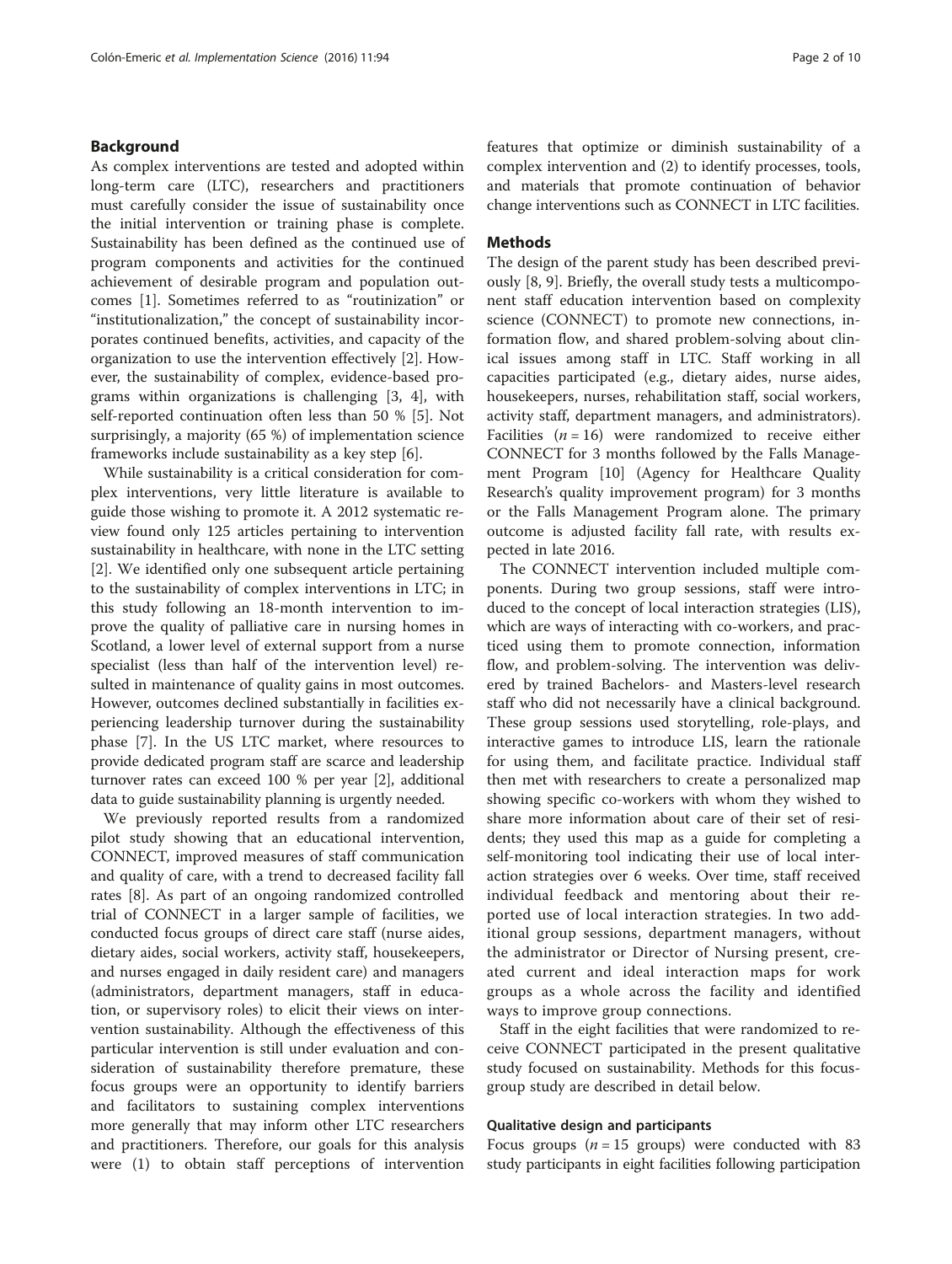in CONNECT. Participants were purposefully selected based on their level of participation in the intervention and role in the facility (e.g., manager or direct care) to maximize diversity of perspective [[11](#page-8-0)]; participants who had attended at least the first in-class session and were present in the facility on the day of the focus group were invited to attend. Focus groups were conducted within 1 month of the completion of the interventions. Group size was targeted at 8–12, and where possible, two separate focus groups were conducted with direct care workers and managers to optimize participant openness. Two study team members who were experienced in qualitative research and who had not been part of intervention delivery conducted the focus groups. Focus groups were convened in a private location (i.e., conference room) in the facility during regular working hours. All participants provided individual written informed consent. Ethics approval for this study was obtained from the Duke University Institutional Review Board, study number 18745.

Facilitators used an interview guide to elicit participants' perceptions of whether and how CONNECT could be sustained in their facility. Interview guide questions and probes are listed in Table 1. Sessions were audio-recorded and professionally transcribed.

#### Framework analysis

Interview transcripts were analyzed using ATLAS.ti [\[12](#page-8-0)]. Framework analysis, a systematic process for qualitative data analysis, was employed to identify core concepts emerging from the focus groups. This analysis approach is well suited for cross-sectional data [[13](#page-8-0), [14\]](#page-9-0), is particularly useful in healthcare research as it allows for a priori concepts (e.g., salience, sustainability) [[15\]](#page-9-0) to be combined with inductive analyses, and creates an explicit audit trail in the data reductions within and between individual facilities and between analytic stages [\[15, 16\]](#page-9-0).

The analysis proceeded in five stages: familiarization, identifying thematic framework, coding, charting, and mapping and interpretation. In the familiarization stage, transcripts of each focus group were created with names and site numbers redacted to blind coders to the identity of the participant and site. All team members read all transcripts. In the second stage, a thematic framework was identified. We had two a priori domains directly related to our research questions: salience, or the aspects of the intervention staff perceived as more or less impactful, and sustainability, or staff descriptions of whether and how the intervention could be continued after the end of the study. At a team meeting, preliminary codes were defined based on interview guide questions and probes (listed in Table 1) and initial reading of the transcripts. In the third stage, each of the transcripts was coded (i.e., indexed) by at least two team members using the a priori codes. In addition, open coding was employed for the first four transcripts and emerging themes were added in an iterative manner. In the fourth charting phase, we rearranged the data so that all quotes indexed with the same code were grouped together for each facility. The data were distilled during this step; for each coded quotation, a team member developed a brief summary statement,

Table 1 Focus group questions, with analysis domains and intended charting category

| Question                                                                                                                                                                                        | Codes                                    | Domain                              |
|-------------------------------------------------------------------------------------------------------------------------------------------------------------------------------------------------|------------------------------------------|-------------------------------------|
| Grand tour question                                                                                                                                                                             |                                          |                                     |
| What was most important to you in the CONNECT program?<br>What struck you about CONNECT?                                                                                                        |                                          |                                     |
| Probes                                                                                                                                                                                          |                                          |                                     |
| How did the CONNECT program change the way you communicate<br>about resident care?                                                                                                              | • Change in communication                | Salience of intervention components |
| Which parts of CONNECT, if any, had the biggest impact on the way<br>you communicate about resident care? How? Examples.                                                                        | • High impact<br>· Resident care example |                                     |
| Which parts of CONNECT, if any, were less helpful? Why? Examples.                                                                                                                               | • Low impact                             |                                     |
| What would you change about how CONNECT was presented or delivered<br>(for example, classroom sessions vs. self-study materials, vs. one-on-one<br>discussions with CONNECT champions)?         | • Suggested change                       |                                     |
| Overall, what (if any) parts of the CONNECT program will you continue to<br>do in your facility now that we have finished the program?                                                          | • Plan to continue                       | Sustainability                      |
| What can your facility do to continue using the CONNECT program?<br>How will they refresh, update, and orient staff to CONNECT?                                                                 | • Facility tailoring                     |                                     |
| Now that we have talked about what pieces of CONNECT you want to<br>keep and how you want to share them, what kinds of materials or tools<br>do you need to share that information effectively? | • Tools needed                           |                                     |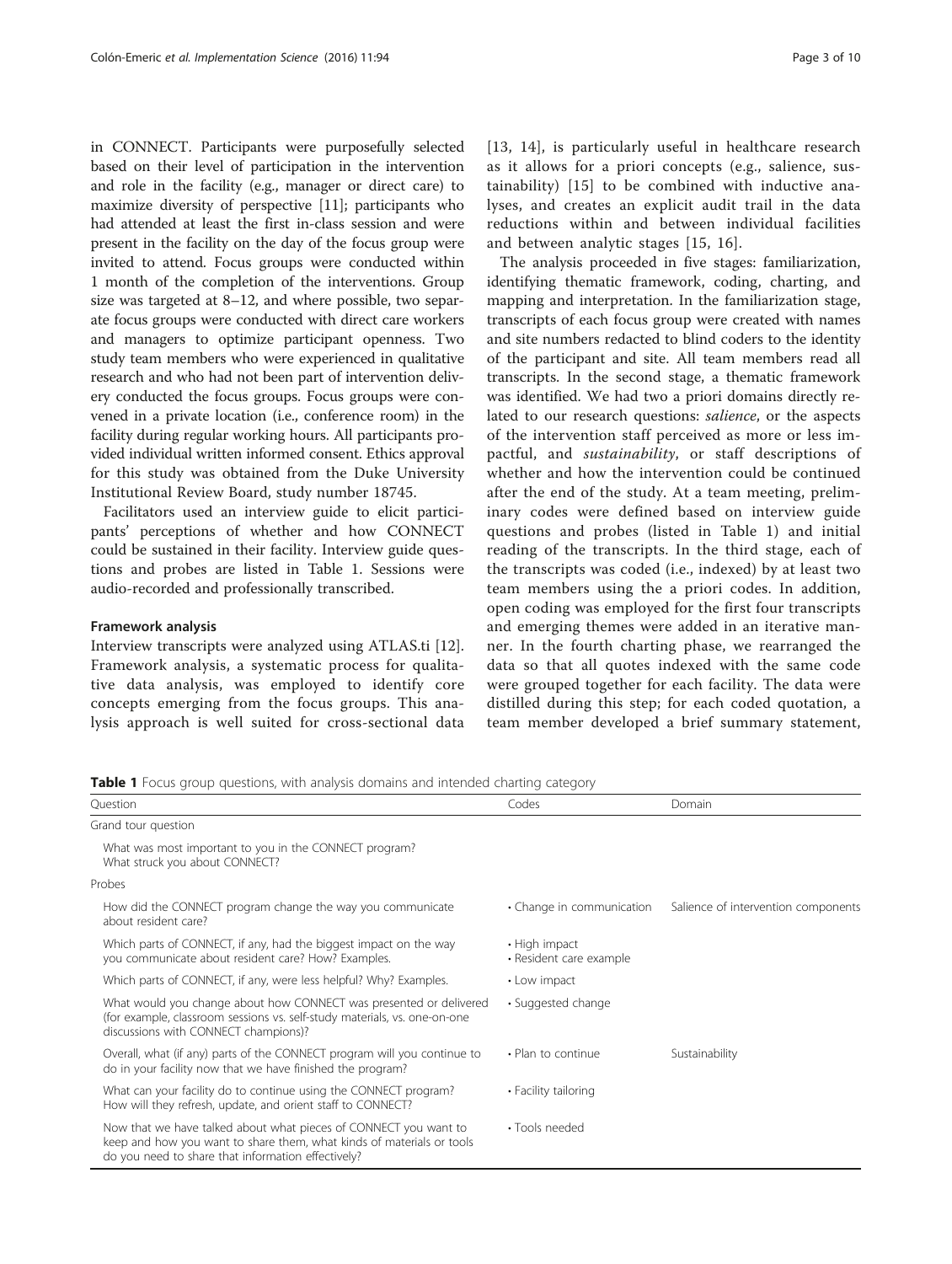which linked the quote to the research questions. The charting process was repeated to synthesize the individual quote summaries into facility-level summaries (e.g., a summary of facility D's quotes with the code "high impact") and to create summaries for each code by manager and direct care focus group types (e.g., a summary of all manager group's quotes with the code "suggested change"). At least two team members reviewed and validated the charting at each step. Disagreements were discussed during team meetings. Confirming and disconfirming evidence was sought from the primary data. In the final mapping and interpretation phase, we used the charts to describe key insights and compare them across facilities and group roles. For the presentation of findings, we took this highly synthesized set of findings from the mapping phase (step 5) and organized them using prior conceptual work by Scherier [[1](#page-8-0)]. Scherier's work suggests that sustainment of interventions that require coordination among multiple staff members is strongly influenced by three factors: characteristics of the intervention itself, factors within the organizational context, and external supports.

# Results

Characteristics of the study facilities and focus group participants are listed in Table 2. In the sections that follow and in Table [3](#page-4-0), we describe key insights from LTC staff descriptions of factors affecting sustainability in the categories of intervention features, organizational context, and external supports.

# Intervention content

LTC staff reported that sustainable intervention content must be perceived to be effective and to promote organizational aims. Specifically, both direct care staff and managers across facilities reported being highly motivated to continue the behavior change when they perceived it would improve care for their residents.

RN: For me there are some people that are unapproachable…but this [program] just kind of helped me to approach them for the benefit of the resident…Even if I didn't want to talk to that person I had to try to make it work so it would just be about the residents. So I liked how [the intervention] focused back on the residents.

The *complexity* of the intervention was also reported to influence how likely it was to be adopted and therefore sustained. The staff comments also highlighted the challenging balance for interventions targeting staff from a wide range of disciplines; a professional staff member in one facility reported that the intervention was too

| <b>Table 2</b> Characteristics of study facilities and focus group<br>participants |                      |                               |
|------------------------------------------------------------------------------------|----------------------|-------------------------------|
| Nursing home                                                                       | $N = 8$              |                               |
| Bed size (mean)                                                                    | 130                  |                               |
| For profit (%)                                                                     | 100                  |                               |
| Urban location (%)                                                                 | 50                   |                               |
| Study participants                                                                 | Managers<br>$N = 34$ | Direct care staff<br>$N = 49$ |
| Age (%)                                                                            |                      |                               |
| $18 - 35$ years                                                                    | 22                   | 39                            |
| 36-55 years                                                                        | 62                   | 51                            |
| 56 years and older                                                                 | 16                   | 10                            |
| Female (%)                                                                         | 84                   | 93                            |
| Race (%)                                                                           |                      |                               |
| Caucasian                                                                          | 72                   | 25                            |
| Black                                                                              | 25                   | 63                            |
| Others                                                                             | 3                    | 12                            |
| College or Associate degree (%)                                                    | 91                   | 32                            |
| Role (%)                                                                           |                      |                               |
| Administrator                                                                      | 5                    | 0                             |
| Department manager                                                                 | 59                   | $\mathbf 0$                   |
| Social work                                                                        | 12                   | 0                             |
| Nurse aide                                                                         | $\overline{0}$       | 43                            |
| Direct care nurse                                                                  | 0                    | 25                            |
| Dietary                                                                            | 12                   | 0                             |
| Housekeeping                                                                       | 0                    | 16                            |
| Rehabilitation                                                                     | 12                   | $\overline{2}$                |
| Others                                                                             | 0                    | 14                            |

simplistic, while two nurse aides in another facility reported being confused about parts of the intervention.

SPEECH THERAPY: It was pretty basic, just kind of a review… I don't think I got any new information or felt like I was inspired to do anything different.

NURSE AIDE: I've been very confused in the [class session] because I wasn't told what the map was for…So I just randomly just gave some names because that's what my instructions were to me.

Intervention delivery was reported to be important for its uptake and sustainability, with advantages and disadvantages perceived with different formats. Staff reported that group sessions allowed participants to learn from each other, build confidence about their importance to resident care, give "permission" to speak out about problems in the facility, and strengthen personal relationships. Role-playing was cited as a particularly effective delivery method within group sessions.

| <b>Table 2</b> Characteristics of study facilities and focus group |  |  |  |
|--------------------------------------------------------------------|--|--|--|
| participants                                                       |  |  |  |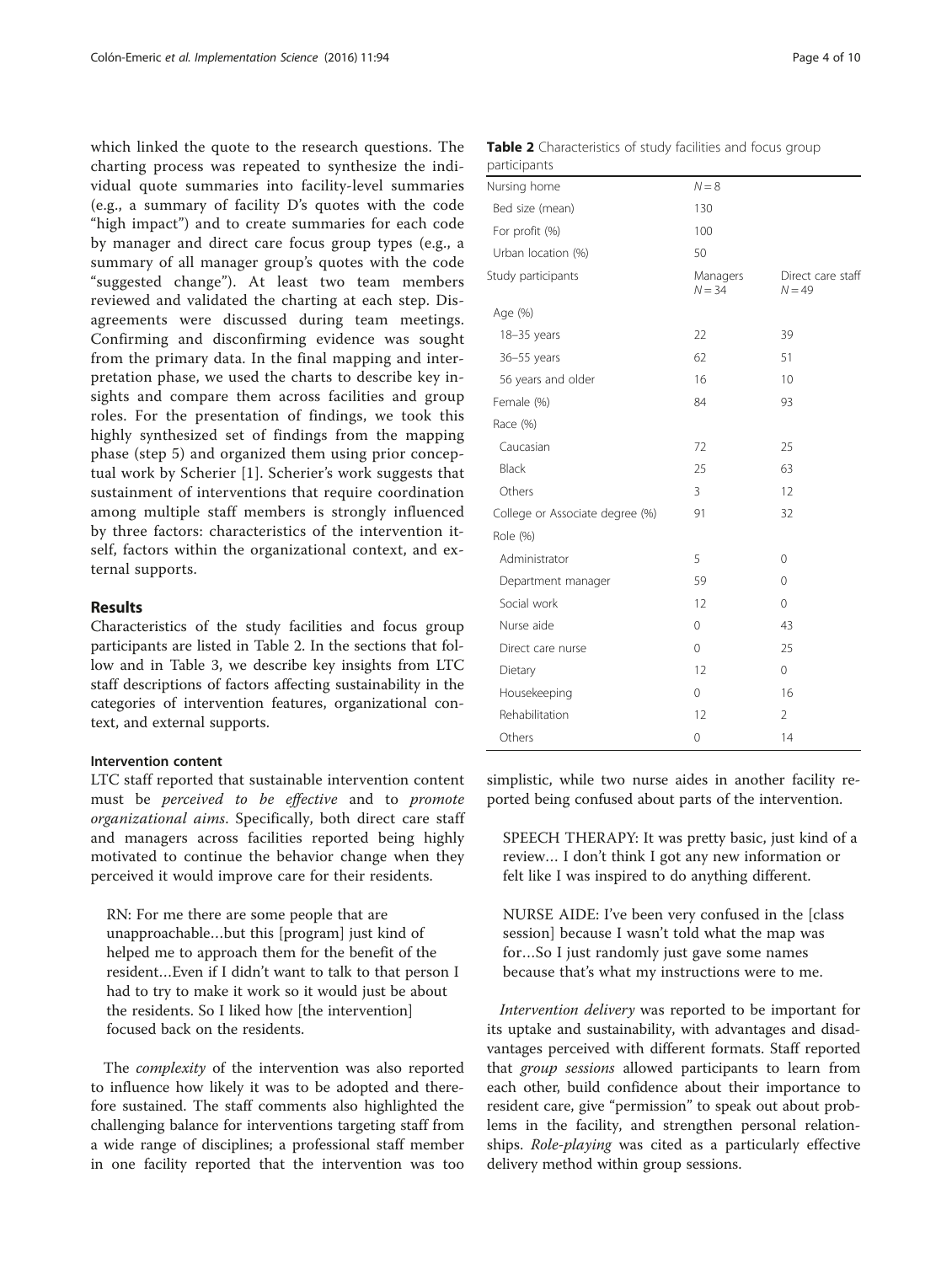<span id="page-4-0"></span>Table 3 Key LTC staff insights about sustainability and potential approaches suggested by focus group participants, CONNECT study experience, or implementation science literature

| Key participant insights                                                                                                                                                                                                                                                                                                                   | Potential approaches                                                                                                                                                                                                                                                                                   |  |  |  |
|--------------------------------------------------------------------------------------------------------------------------------------------------------------------------------------------------------------------------------------------------------------------------------------------------------------------------------------------|--------------------------------------------------------------------------------------------------------------------------------------------------------------------------------------------------------------------------------------------------------------------------------------------------------|--|--|--|
| Intervention features                                                                                                                                                                                                                                                                                                                      |                                                                                                                                                                                                                                                                                                        |  |  |  |
| Content                                                                                                                                                                                                                                                                                                                                    |                                                                                                                                                                                                                                                                                                        |  |  |  |
| • Must be perceived to be beneficial and promote organizational aims<br>• Must balance complexity and simplicity                                                                                                                                                                                                                           | · Include regular outcome measurement with participant feedback<br>• Reinforce impact on resident outcomes<br>· Pilot content with full range of target staff                                                                                                                                          |  |  |  |
| Delivery                                                                                                                                                                                                                                                                                                                                   |                                                                                                                                                                                                                                                                                                        |  |  |  |
| · Group sessions allow mutual instruction, increase confidence, give<br>"permission" to bring up problems, and strengthen relationships<br>· Individual sessions allow assessment of understanding and<br>customization<br>· Trainers should balance clarity and excess repetition<br>· Reinforcement and practice of new skills is needed | • Consider combination of group and individual sessions for<br>interventions requiring staff coordination<br>• Use role-play, storytelling, and other means to promote interaction<br>• Use mentored practice sessions with feedback                                                                   |  |  |  |
| Customizability/flexibility                                                                                                                                                                                                                                                                                                                |                                                                                                                                                                                                                                                                                                        |  |  |  |
| · Sessions should accommodate clinical demands, include all shifts,<br>and be customized to fit each facility's schedule                                                                                                                                                                                                                   | • Build flexibility into intervention testing, e.g., allow staff to choose<br>when/where instruction occurs, number of sessions (multiple short vs.<br>single long), number of participants per session<br>· Test number of "booster sessions" needed to sustain desired level<br>of change            |  |  |  |
| Materials                                                                                                                                                                                                                                                                                                                                  |                                                                                                                                                                                                                                                                                                        |  |  |  |
| · Intervention materials should consider diversity of staff; make learning<br>objectives pertinent regardless of role, experience, education level,<br>language<br>• Materials should be visually appealing and in different formats                                                                                                       | • Use range of authentic case scenarios of interdisciplinary interest<br>when possible<br>• Use graphics, stories that are understandable to diverse target<br>audience<br>· Consider range of print, online, video                                                                                    |  |  |  |
| Contextual features                                                                                                                                                                                                                                                                                                                        |                                                                                                                                                                                                                                                                                                        |  |  |  |
| Leadership                                                                                                                                                                                                                                                                                                                                 |                                                                                                                                                                                                                                                                                                        |  |  |  |
| · Direct care staff want to observe active leadership support and<br>engagement in the program<br>· Lack of trust and gaps in communication frequently exists between<br>direct care staff and managers                                                                                                                                    | • Avoid always separating managers and staff for training<br>• Consider whether manager/direct care staff communication issues<br>can be addressed as part of the intervention (e.g., promote discussion,<br>include team building approaches)                                                         |  |  |  |
| Incentives                                                                                                                                                                                                                                                                                                                                 |                                                                                                                                                                                                                                                                                                        |  |  |  |
| · "Accountability" to change behavior is expected by staff<br>• Desired behavior should be an expected part of the culture                                                                                                                                                                                                                 | • Avoid mandatory training sessions<br>• Avoid rule-based, "shame and blame" approach, but instead<br>articulate shared goals, vision to be accomplished by sustaining<br>program, particularly impact on residents                                                                                    |  |  |  |
| External supports                                                                                                                                                                                                                                                                                                                          |                                                                                                                                                                                                                                                                                                        |  |  |  |
| Processes and procedures                                                                                                                                                                                                                                                                                                                   |                                                                                                                                                                                                                                                                                                        |  |  |  |
| • Formalizing changes through changing work routines promotes<br>continuation<br>· New staff orientation is a key target for continuing training<br>· "Refresher" sessions are needed<br>• Use approaches such as "train the trainer," facility champions to<br>promote continuation                                                       | · Make explicit changes to meeting schedules, documentation<br>templates, work rounds, etc.<br>· Facilitate changes to orientation schedule<br>· Incorporate champion training midway into intervention                                                                                                |  |  |  |
| Tools                                                                                                                                                                                                                                                                                                                                      |                                                                                                                                                                                                                                                                                                        |  |  |  |
| · Visual aids and reminders scattered throughout work environment<br>are helpful<br>• Address training for those unable to attend in-person sessions<br>• Creative uses of information technology are now feasible in LTC                                                                                                                  | · Develop posters, bulletin boards, bookmarks, calendars, pens, etc.<br>· Develop orientation package<br>· Consider use of DVDs, video clips, web-based training sessions followed<br>by individual/small group discussions<br>· Reminders within electronic medical record, online training resources |  |  |  |

# STAFF DEVELOPMENT COORDINATOR (SDC):

You need to do the group thing… because everybody is going to have different opinions and you want people to listen and take something from that other person.

NURSE AIDE: I feel like I've gotten the confidence to build more relationship with whatever nurse I'm working with… I have more confidence to go to them, just by knowing that's okay.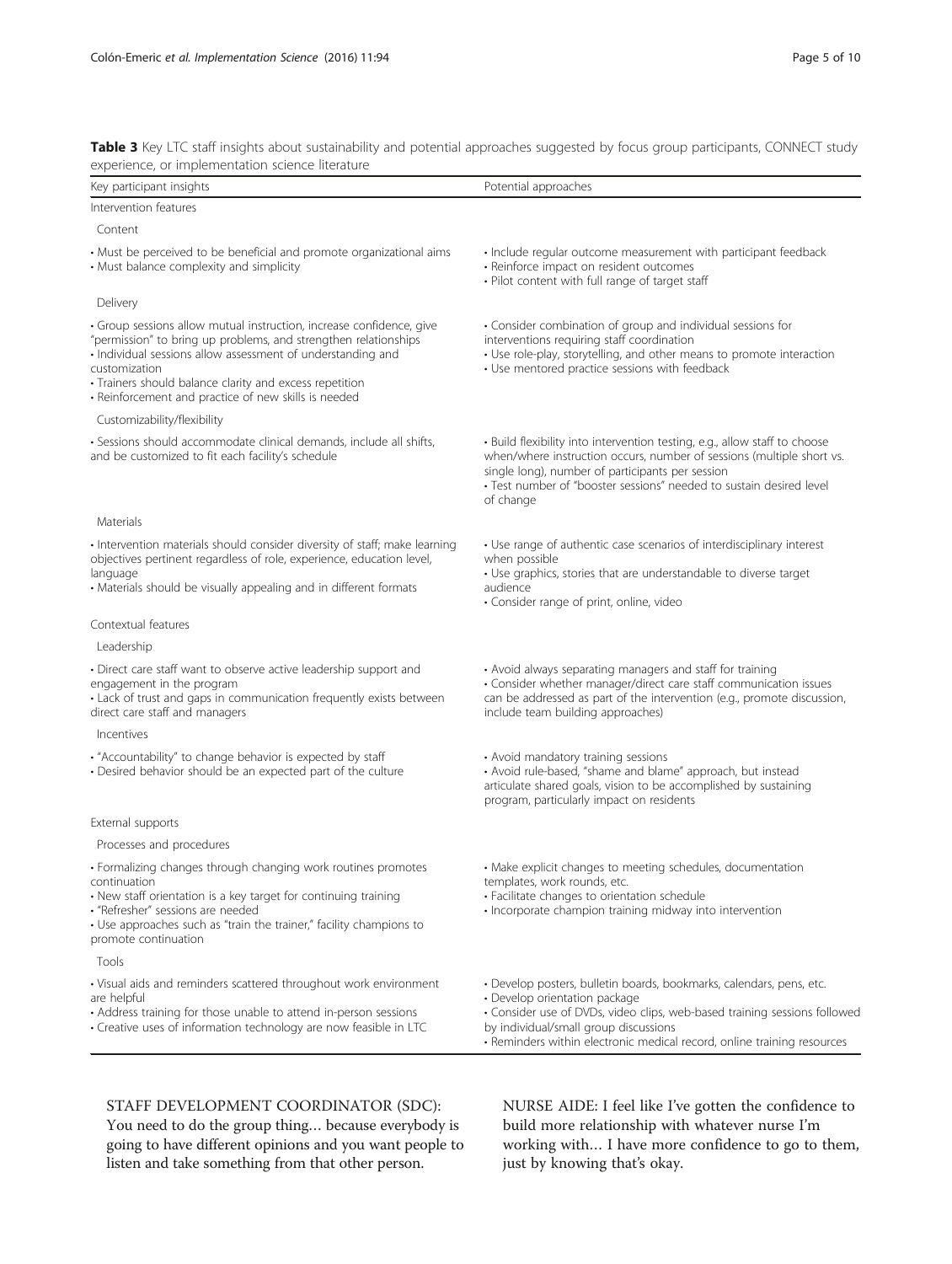SOCIAL WORKER: And since [the group session]… I spoke out about some things that I didn't think we're doing quite well.

On the other hand, individual sessions allowed material to be customized and clarified and reinforced key concepts. Staff valued opportunities to practice and monitor new skills.

SPEECH THERAPY: I really liked keeping track of who I talk to because I would start to want to talk to them more and say "well I haven't [used the intervention] with them yet."

Staff across facilities emphasized that in the busy longterm care environment, the intervention needed to be customizable and flexible. They appreciated that sessions could be delivered in multiple locations and formats (e.g., multiple shorter vs. fewer longer sessions, classroom vs. nursing station) and worked around clinical demands.

SDC: You guys…did have an open schedule and that was good. And you did allow some variations with the timing with the people which was good. You just have to play it by ear. (Laughing) There is no set time, there is no set schedule because everyone is extremely busy and things come up.

In regard to educational materials, the participants encouraged development of visually appealing materials in different formats (e.g., print, video, online) to accommodate different learning styles. Non-nursing staff urged creating materials relevant to other types of roles in the facility (e.g., scenarios inclusive of dietary assistants and environmental service workers).

DIETARY DIRECTOR: Some of my staff, they did not sign up because most of the stuff was centered around nursing.

## Organizational context

In the highly regulated LTC industry, staff warned that sustainability cannot occur when the program becomes just another mandatory training program or "chore."

SDC: We've got a program now that all the staff has to do and I have to… make sure they've got it done… in a timely manner each month. So it's just another chore. It's not as much a learning situation as it's a chore; "Oh I've got to get that done because [otherwise] I can't work."

However, suggestions for how to create appropriate incentives for sustainability were sparse. Several direct care staff members talked about creating "accountability" for participation by making participation mandatory.

NURSE AIDE: See, it was all voluntary. It wasn't mandatory and so everybody was just "Okay, I'm not going since it's just voluntary."… If this was mandatory, maybe your point would get across and more people would participate.

A single social worker expressed the idea of changing organizational culture to sustain change but without specific suggestions on how to achieve it.

SOCIAL WORKER: Yeah and how we can hold ourselves accountable except for when we just came to the meeting? But when we were out [of the classroom] as a staff were we supportive of [the program] and was that part of our culture, do we take it into our culture?

In four facilities, staff agreed that an important part of sustaining the intervention was ensuring leadership support. In these facilities, direct care staff described a deep divide between managers and direct care workers that impacted whether or not the intervention was perceived as a priority.

SOCIAL WORKER: The leadership [needs to buy in]. NURSE AIDE: Right, 'cause that's how it is. The leader [has] got to lead for us to follow. They [are] just here for the money. We care more than them. SOCIAL WORKER: It's normal to have attitudes [about your leaders] about where you're working… A lot of time you feel like they didn't really buy into it. So it really wasn't a priority.

The CONNECT study provided a separate class for administrators and managers at the beginning of the intervention period, in an attempt to secure their early support and to prevent their presence from inhibiting direct care staff participation in classroom sessions. However, the fact that managers were not present with staff in the sessions was perceived as a barrier to uptake and sustainment because direct care staff concerns could not be aired and it appeared to them that managers lacked interest in the program.

NURSE AIDE 1: There were some nurses [in the session] but I think it would be helpful if we had like the Assistant Director of Nursing, Director of Nursing and possibly the Administrator. (Laughing in the room) NURSE AIDE 2: When we were doing [another class] we seen them in here but we didn't see them when you guys were here though… NURSE AIDE 1: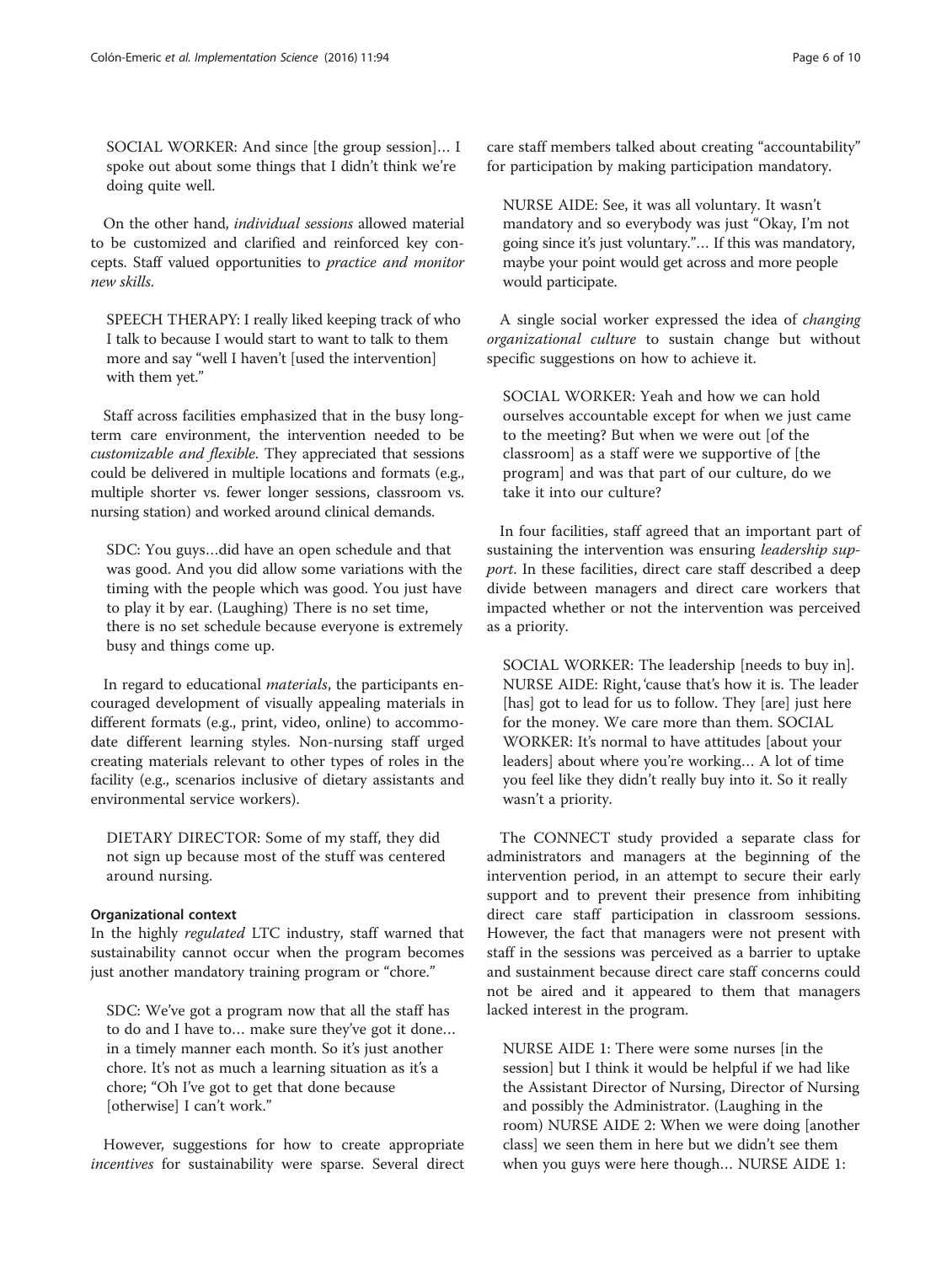And there's no possible way that ya'll can get [the managers] together? Because that way they'll be able to hear our concerns right in front of them.

Clearly, sustainability requires not only general leadership support for the program but also direct care staff seeing their active participation and prioritization. Interestingly, no discussion about the importance of leadership support occurred in the managers' focus groups.

## External supports

In response to questions about what type of support would help them to sustain the intervention in their facility, staff identified a number of processes and procedures that could be adopted. At least one facility reported changing their meeting and reporting structure to include more direct care involvement. Staff in most facilities considered adding CONNECT training to be a standard part of new employee orientation to address the issue of frequent staff turnover. Several facilities suggested adopting a "train the trainer" approach, where *facility champions* are identified to encourage continuation and conduct periodic refresher sessions.

RECEPTIONIST: I think this would be something good for orientation for them to go over… and a refresher because we do have in-services every month.

DIRECTOR OF NURSING: We need… a CONNECT champion that continues to keep people updated.

Tools that could support sustainment were suggested including posters or other visual reminders such as pens and calendars of bulletin boards. DVDs or video clips for staff who cannot attend a class were suggested. Orientation materials for new staff were suggested in all eight facilities given high staff turnover.

REHABILITATION DIRECTOR: Or a two minute [video clip] of a nurse coming in and dealing with a couple other staff members and somebody gets upset about something. Everybody goes off and [views it]. But then you [get together and ask] how could this scenario have changed?

Finally, creative use of information technology embedded in electronic health records was suggested as a means to keep the program fresh for staff.

NURSE AIDE: That's what we have to do all of our charting [on the computers]. So if something like that popped up, a little in-service on there, we could…read it, 'cause we have to chart. We're probably there two or three times a day, at least.

## **Discussion**

Work in healthcare settings other than LTC suggests that the sustainability of complex interventions relates to the innovation itself (fit, adaptability, effectiveness), the context (regulation, culture, structure), processes (e.g., alignment of the intervention and the setting), and the capacity to sustain (e.g., funding, resources, workforce characteristics, and stability) [[2\]](#page-8-0). Within a randomized trial of a behavior change intervention, we used rigorous qualitative methods to elicit staff perceptions of sustainability of behavior change specific to LTC. Our findings confirm that each of these categories is important and provide specific illustrations or suggestions for operationalizing them in LTC. Some suggestions from our participants have been widely used in other settings, for example, using external supports such as clinical champions and orientation materials [\[17](#page-9-0), [18\]](#page-9-0). However, other insights that relate to specific issues in LTC and require special consideration are discussed below.

Leadership support relating to sustainability requires particular attention in LTC, where historically median job tenure for administrators has been less than 1 year [[2\]](#page-8-0). Ongoing stakeholder buy-in, supervision, and outcome monitoring have been identified as critical components for sustainability by others [[5,](#page-8-0) [19](#page-9-0)–[22](#page-9-0)]. Indeed, in a study of a national mental health program, the only facility-level factor associated (negatively) with sustainability was leadership turnover [[19\]](#page-9-0). We propose potential strategies to obtain ongoing leadership support in the face of frequent turnover such as leveraging nursing home corporation-level policies (e.g., sustainability as a performance incentive for administrators), ongoing promotion through professional societies such as National Association of Directors of Nursing Administration—LTC, or identifying local champions with long tenure who can influence new leadership in the facility. These strategies need to be tested in future research.

Beyond turnover, however, participants in a majority of our study facilities identified pervasive mistrust and lack of communication between management and direct care staff, which has been previously observed in other LTC facilities [\[23](#page-9-0), [24\]](#page-9-0) and which was reported by our participants to impact their uptake and sustain implementation of CONNECT. While the parent randomized trial is ongoing and measures of the impact of CONNECT are not yet available, we observed that intervention participation rates were substantially lower and observed minimal changes in staff communication measures in facilities where staff reported this type of distrust between direct care staff and management. Therefore, it appears to be critical for both uptake and sustainment that leaders demonstrate their support of a program with visible, active participation; our well-intentioned separation of managers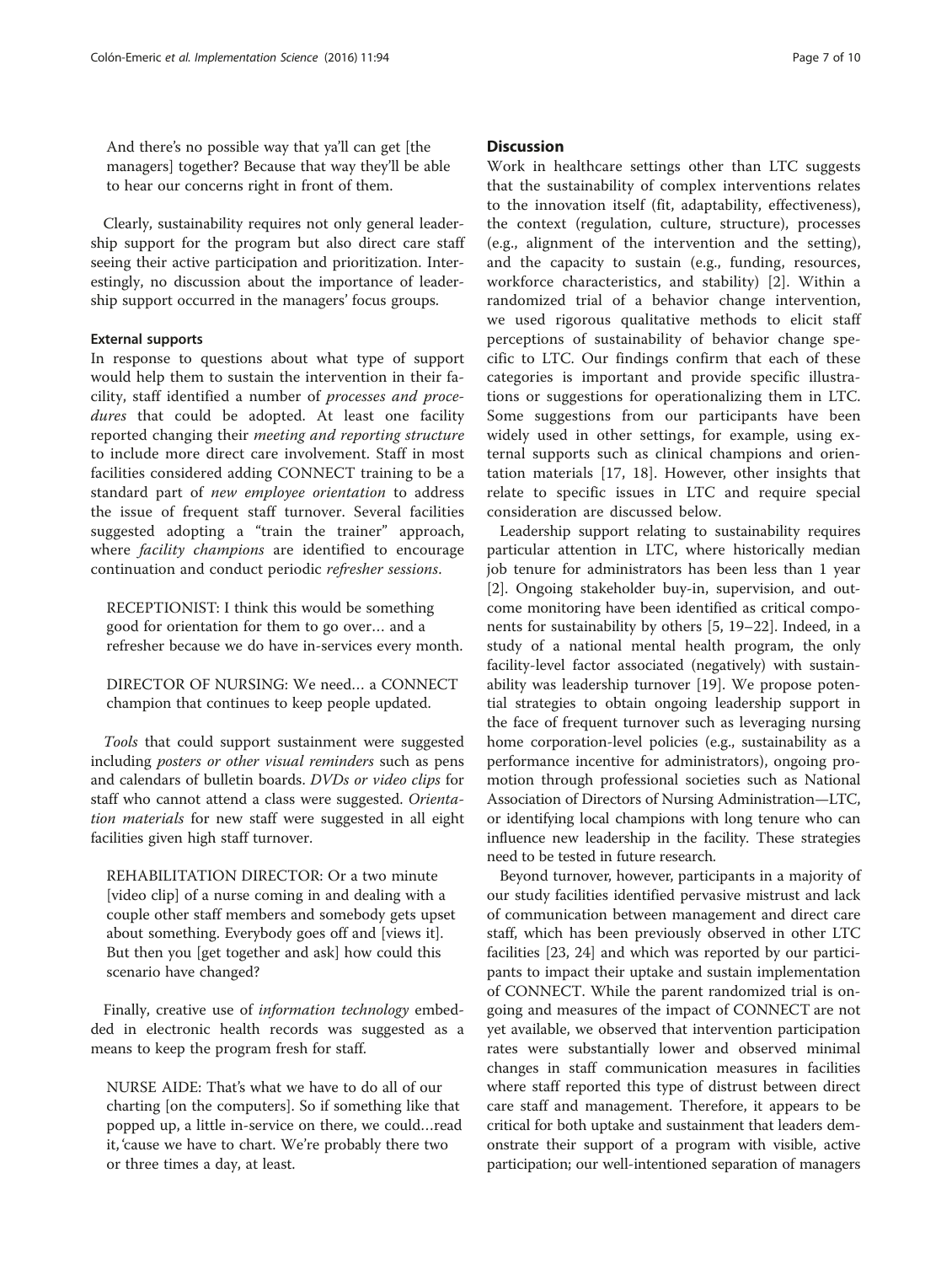and staff in class sessions had the unintended consequence of aggravating the existing communication divide.

Incentives for sustained behavior change in LTC also need to be carefully considered. Several participants talked about the need for "accountability" to continue behavior change, referring to common LTC practices such as mandatory training, inspections, and penalties for failing to comply with workplace rules. While rulebased management approaches and "shame and blame" work environments are commonly used to develop accountability in LTC, both prior literature and some of our participants suggested that these are likely to be ineffective for sustaining behavior change [[24\]](#page-9-0). Rather, the findings suggest that leaders might encourage institutionalization of the change into the work culture by articulating how it positively impacts shared goals and values. For example, our participants reported being particularly motivated to maintain practices that they believed benefited their residents.

Intervention-level factors that our participants identified as critical for sustainability in LTC included customization and flexibility. Implementation science has long recognized the importance of customization and the tension between continuing programs as originally designed versus the need to adapt them to make program components operational in new environments [[2\]](#page-8-0). Participants in a majority of facilities valued the ability to tailor intervention delivery to accommodate various roles, shifts, and the frequent unforeseen circumstances that arise. In contrast to other healthcare settings with more predictable clinical demands (e.g., outpatient clinics) or higher staff to patient ratios (acute care), it is very challenging to have staff attend regular training sessions during working hours in LTC, and flexibility in how and when education occurs is especially critical. Behavior change interventions sometimes build flexibility into the design, but they rarely test what dose and frequency of "booster" interventions are necessary to sustain the desired level of change. Our study supports prior calls for investigators to clearly define sustainability in context, define outcomes or desired benefits, identify an appropriate measurement time frame, and study fidelity and adaptation [\[2](#page-8-0)]. Some investigators have argued that the complexity and heterogeneity of healthcare systems requires a nonlinear approach to sustainability that integrates the themes of adaptive, contextually sensitive continuous quality improvement (CQI) and a learning healthcare system with the challenge of intervention sustainment [[25\]](#page-9-0). The "Dynamic Sustainability Framework" argues that interventions must be adapted to fit within individual practice settings and its broader ecological system; since settings and systems change over time, so too must the intervention continuously evolve [[20](#page-9-0)]. The

implication is that "intervention optimization" must continue throughout the sustainability phase. This framework may be particularly salient for sustainability in the LTC setting.

Attention to diversity is another intervention-level factor identified by staff that is particularly challenging within LTC. Whereas care in hospital and outpatient settings is delivered primarily by licensed clinical staff with higher educational levels, in LTC, most direct care is delivered by unlicensed staff with high school or equivalent degrees. Behavior change interventions in LTC must therefore span a wider range of clinical expertise and educational levels. Diversity in long-term care also encompasses role/profession, literacy levels, race/ethnicity, and native languages. Intervention developers must use materials that are pertinent and accessible to this diverse target audience and determine a frequency of delivery that optimizes understanding while minimizing excessive repetition. For example, role-play activities in CONNECT were universally acceptable regardless of staff roles; an improvement would be to integrate stories that include a variety of staff roles into the role-play. This approach would better support inclusiveness of non-nursing staff in the learning sessions and could be used to address some of the communication gaps that also impact sustainability.

Our study also confirms findings of sustainability studies in other settings. In a multisite chronic care management intervention study in Sweden, intervention sites that showed the greatest improvement in the first year of the program also demonstrated the highest levels of sustainability [[26\]](#page-9-0). In a study evaluating a teamworkpromoting intervention in emergency departments, groups that did not receive positive feedback from their behaviors did not sustain behavior changes [[27](#page-9-0)]. These studies and our participant comments suggest that individuals are most likely to maintain programs when positive results are clear to them. Regular coaching and program evaluation with participant feedback has been reported to be effective in sustaining quality improvement interventions in home care [\[28](#page-9-0)] and was reported to be an effective way to provide feedback on effectiveness by some of our focus group participants. However, some participants wished that managers and not just research staff would acknowledge them for changing their behavior and believed this would have a broad-scale impact on uptake and sustainability.

These findings will be used by our research team in several ways. The main study results on CONNECT are expected in 2016, and if effective, the intervention will be streamlined to include the most salient elements identified by staff during the focus groups. Suggested tools (videos, training manuals) will be developed to facilitate widespread adoption, and intervention sustainability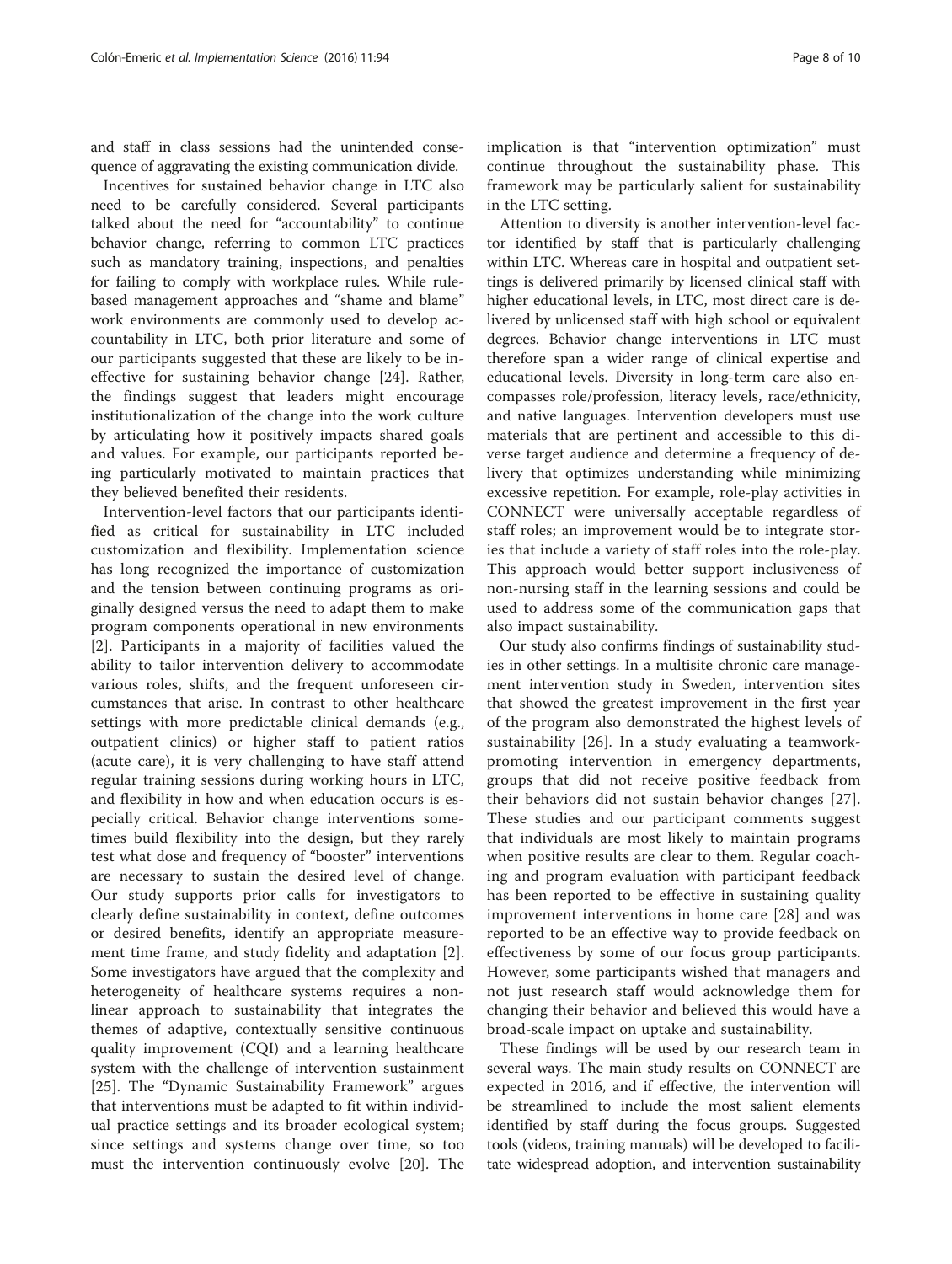<span id="page-8-0"></span>will be measured in a real-world pragmatic study. CON-NECT is currently being adapted for use in other healthcare settings which require interprofessional team care within the Department of Veterans Affairs.

This qualitative study limited us to reporting perceptions of LTC staff about sustainability, rather than providing direct evidence of the effectiveness of sustainability approaches; it was a hypothesis-generating study identifying strategies that might be tested in future studies. It is important to note that the effectiveness of the complex intervention in the ongoing parent study, CONNECT, has not yet been fully established; staff perceptions of how helpful CONNECT was in their facility may have impacted their responses in the focus groups. We were limited to eight participating facilities in one region of the USA, which impacted the generalizability of our findings. Nevertheless, we believe that the results provide important insights that interventionists, practitioners, and administrators should consider when designing or deploying complex interventions in LTC. Practical tools to assist in designing sustainable interventions have been developed, such as the United Kingdom National Health System Institute for Innovation and Improvement Sustainability Model Tool to self-assess intervention-level, context-level, and external support factors [\[29\]](#page-9-0). Our study provides a rich context within which to interpret and extend these recommendations for LTC research and quality improvement. Additional research is needed to explicitly test sustainability approaches in LTC.

# Conclusions

LTC is a unique healthcare setting with particular challenges for intervention sustainability including diversity in staff role and educational level, frequent communication gaps or mistrust between direct care and managerial staff, and high leadership turnover. These factors must be considered when designing and implementing behavioral change interventions in LTC; the suggested approaches from staff described in this study may be helpful but require testing in future studies.

#### Abbreviations

LTC, long-term care; SDC, staff development coordinator; UK, United Kingdom; USA, United States of America

#### Acknowledgements

This study was funded by 5R01NR003178-13. CCE is funded in part by 2P30AG028716-06 and K24 AG049077-01A1. RH is funded in part by R03AG050834. MT is funded in part by the University of North Carolina Chapel Hill Clinical Translational Science Award KL2 (1KL2TR001109 and 1UL1TR001111). MBM is funded in part by Robert Wood Johnson Foundation Nurse Faculty Scholars Program. MBM and TY are funded in part by the National Hartford Center of Gerontological Nursing Excellence Claire M. Fagin Fellows program.

#### Authors' contributions

CCE designed the study and analysis plan, participated in the coding and analysis, and drafted the manuscript. MT participated in the coding and

analysis, provided the literature searches, and provided the manuscript edits. MC participated in the coding and analysis and provided the manuscript edits. MBM conducted the focus groups and provided the manuscript edits. TY conducted the focus groups and provided the manuscript edits. YS participated in the coding and analysis and provided the manuscript edits. AA participated in the coding and analysis and provided the manuscript edits. AB participated in the coding and analysis and provided the manuscript edits. RA designed the study and analysis plan, participated in the coding and analysis, and provided the primary review of the manuscript. All authors read and approved the final manuscript.

#### Competing interests

The authors declare that they have no competing interests.

#### Ethics approval and consent to participate

All participants provided individual written informed consent. Ethics approval for this study was obtained from the Duke University Institutional Review Board, study number 18745.

#### Author details

<sup>1</sup>Duke University School of Medicine, Box 3003 DUMC, Durham, NC 27710 USA. <sup>2</sup>Durham VA Geriatric Research Education and Clinical Center, 508 Fulton St., Durham, NC 27705, USA. <sup>3</sup>University of North Carolina School of Nursing, Carrington Hall CB #7460, Chapel Hill, NC 27599, USA. <sup>4</sup>Duke University School of Nursing, 307 Trent Dr, Durham, NC 27710, USA.

#### Received: 25 November 2015 Accepted: 16 June 2016 Published online: 16 July 2016

#### References

- Scheirer MA. Linking sustainability research to intervention types. Am J Public Health. 2013;103(4):E73–80. doi[:10.2105/ajph.2012.300976](http://dx.doi.org/10.2105/ajph.2012.300976).
- 2. Wiltsey Stirman S, Kimberly J, Cook N, Calloway A, Castro F, Charns M. The sustainability of new programs and innovations: a review of the empirical literature and recommendations for future research. Implement Sci. 2012;7(1):17.
- 3. Olomu AB, Stommel M, Holmes-Rovner MM, Prieto AR, Corser WD, Gourineni V, et al. Is quality improvement sustainable? Findings of the American College of Cardiology's Guidelines Applied in Practice. Int J Qual Health Care. 2014;26(3):215–22. doi:[10.1093/intqhc/mzu030.](http://dx.doi.org/10.1093/intqhc/mzu030)
- 4. Pasalich M, Lee AH, Jancey J, Burke L, Howat P. Sustainability of a physical activity and nutrition program for seniors. J Nutr Health Aging. 2013;17(5):486–91. doi:[10.1007/s12603-012-0433-1](http://dx.doi.org/10.1007/s12603-012-0433-1).
- 5. Bond GR, Drake RE, McHugo GJ, Peterson AE, Jones AM, Williams J. Long-term sustainability of evidence-based practices in community mental health agencies. Adm Policy Ment Health Ment Health Serv Res. 2014;41(2):228–36. doi:[10.1007/s10488-012-0461-5](http://dx.doi.org/10.1007/s10488-012-0461-5).
- 6. Moullin JC, Sabater-Hernandez D, Fernandez-Llimos F, Benrimoj SI. A systematic review of implementation frameworks of innovations in healthcare and resulting generic implementation framework. Health Research Policy and Systems. 2015;13. doi[:10.1186/s12961-015-0005-z.](http://dx.doi.org/10.1186/s12961-015-0005-z)
- 7. Finucane AM, Stevenson B, Moyes R, Oxenham D, Murray SA. Improving end-of-life care in nursing homes: implementation and evaluation of an intervention to sustain quality of care. Palliat Med. 2013;27(8):772–8. doi[:10.1177/0269216313480549.](http://dx.doi.org/10.1177/0269216313480549)
- 8. Collins-Nakai R. Leadership in medicine. McGill Journal of Medicine : MJM. 2006;9(1):68–73.
- 9. Anderson RA, Corazzini K, Porter K, Daily K, McDaniel RR, Colón-Emeric C. CONNECT for quality: protocol of a cluster randomized controlled trial to improve fall prevention in nursing homes. Implementation science : IS. 2012;7:11. doi:[10.1186/1748-5908-7-11.](http://dx.doi.org/10.1186/1748-5908-7-11)
- 10. Rask K, Parmelee PA, Taylor JA, Green D, Brown H, Hawley J, et al. Implementation and evaluation of a nursing home fall management program. J Am Geriatr Soc. 2007;55(3):342–9. doi[:10.1111/j.1532-5415.2007.01083.x](http://dx.doi.org/10.1111/j.1532-5415.2007.01083.x).
- 11. Onwuegbuzie AJ, Leech N. Sampling designs in qualitative research: making the sampling process more public. Qual Rep. 2007;12(2):238–54.
- 12. Friese S. ATLAS.TI 6 User Manual. ATLAS.ti Scientific Software Development GmbH, Berlin. 2011. [http://www.atlasti.com/uploads/media/miniManual\\_v6\\_](http://www.atlasti.com/uploads/media/miniManual_v6_2011.pdf) [2011.pdf](http://www.atlasti.com/uploads/media/miniManual_v6_2011.pdf). Accessed July 16 2012.
- 13. Pope C, Ziebland S, Mays N. Analysing qualitative data. BMJ. 2000;320(7227):114–6.